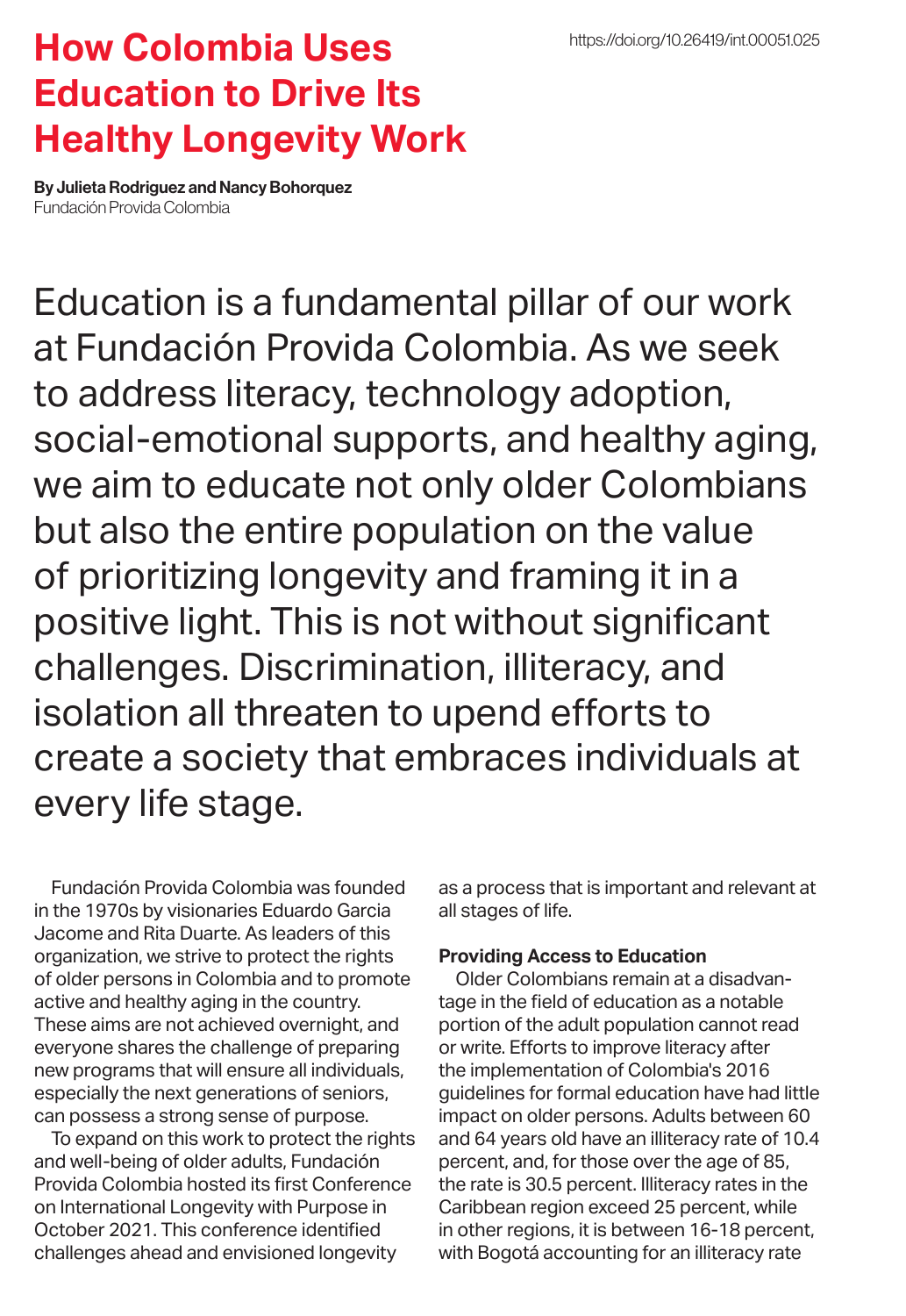



of 8.2 percent.<sup>1</sup> Under the 2016 guidelines, the Ministry of Education's efforts focused on young people in particular areas of the country, thus deepening not only geographical gaps, but also generational ones.

On September 10, 2020, Colombia's Congress ratified the Inter-American Convention on the Protection of the Human Rights of Older Persons, which was formally adopted by the Organization of American States in June 2015. This convention highlights the concept of active and healthy aging for all individuals and recognizes education as a key component of this process — not only because access to education is a human right, but also because access to education encourages personal growth, the acquisition

of new knowledge, social participation, and more.

Since the early 1990s, Fundación Provida has sought to improve education among older adults. By helping to enroll older persons in university programs of art, natural sciences, law, economics, agricultural sciences, business administration, gerontology, computer sciences, and other disciplines, we've focused on a comprehensive education program. In addition, we've helped more than 300 seniors to graduate from primary school.

Through Fundación Provida's additional Dream Maker and Dream Maker Silver programs, seniors and their families have found another way to connect, learn, teach, and share. In virtual rooms, the organization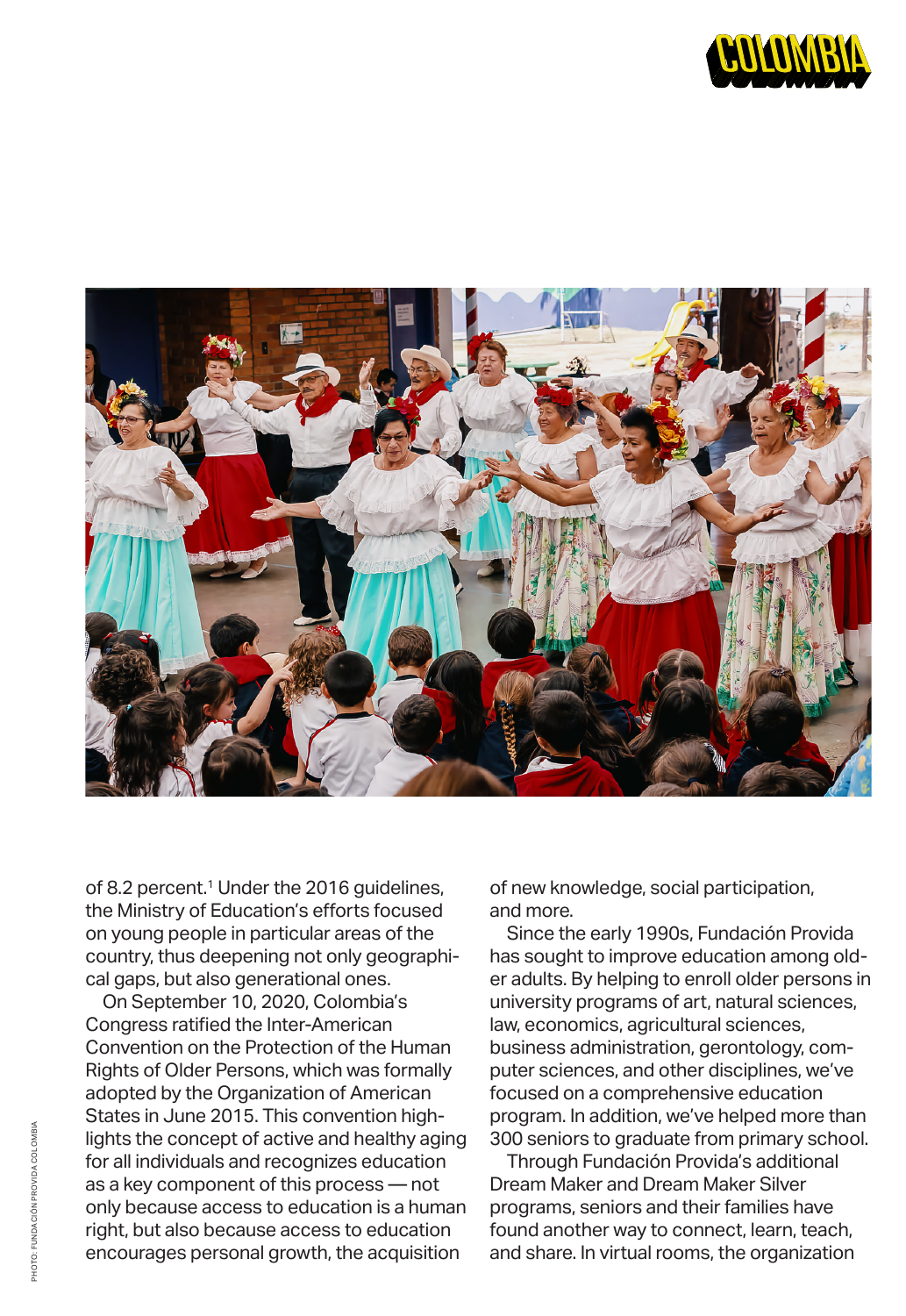To encourage healthy longevity, we need to value a person-centric education system by prioritizing personal development in a learning environment that nourishes the mind, soul, and spirit, as well as the establishment of a community mindset.

gathers children, young people, adults and seniors to collectively take classes about theater, cooking, creative writing, weaving, business development, empathy, history, English, and more.

## **Creating Virtual Community**

This educational work has enabled our experts to identify tools that make learning more accessible to seniors and their families and played a critical role in our ability to respond to the severe isolation created by the COVID-19 pandemic. In 2020, we launched the Universidad de la Longevidad (University of Longevity) to provide a way for older adults to maintain connections while the world stood still. Universidad de la Longevidad provides space for virtual communication and home learning during the weekdays.

The Universidad de la Longevidad envisions education as a means for creating awareness about how present society requires learning from life experiences, transitions to new stages of life, and recognizing each of our victories, defeats, challenges, and opportunities.

We have identified four action areas as part of this initiative:

- 1. Longevity: the basic aspects of active and healthy aging, which allow for the improvement of older adults' quality of life and promote their independence.
- 2. Socio-Emotional Competencies: building skills such as empathy, independence, gratitude, self-knowledge, self-control, and collaboration to strengthen the personal development of children, young adults, and older adults and improve wellbeing.
- 3. Life and Spirituality: embracing spirituality as a lifestyle that balances how we think, feel, and act with being in harmony with the surrounding world fostering connection with a sense of life and purpose.
- 4. Healthy Lifestyles: promoting longevity of the mind, body, and soul by redirecting our habits and beliefs to achieve a meaningful life.

These action areas inform our efforts to engage with older adults and the